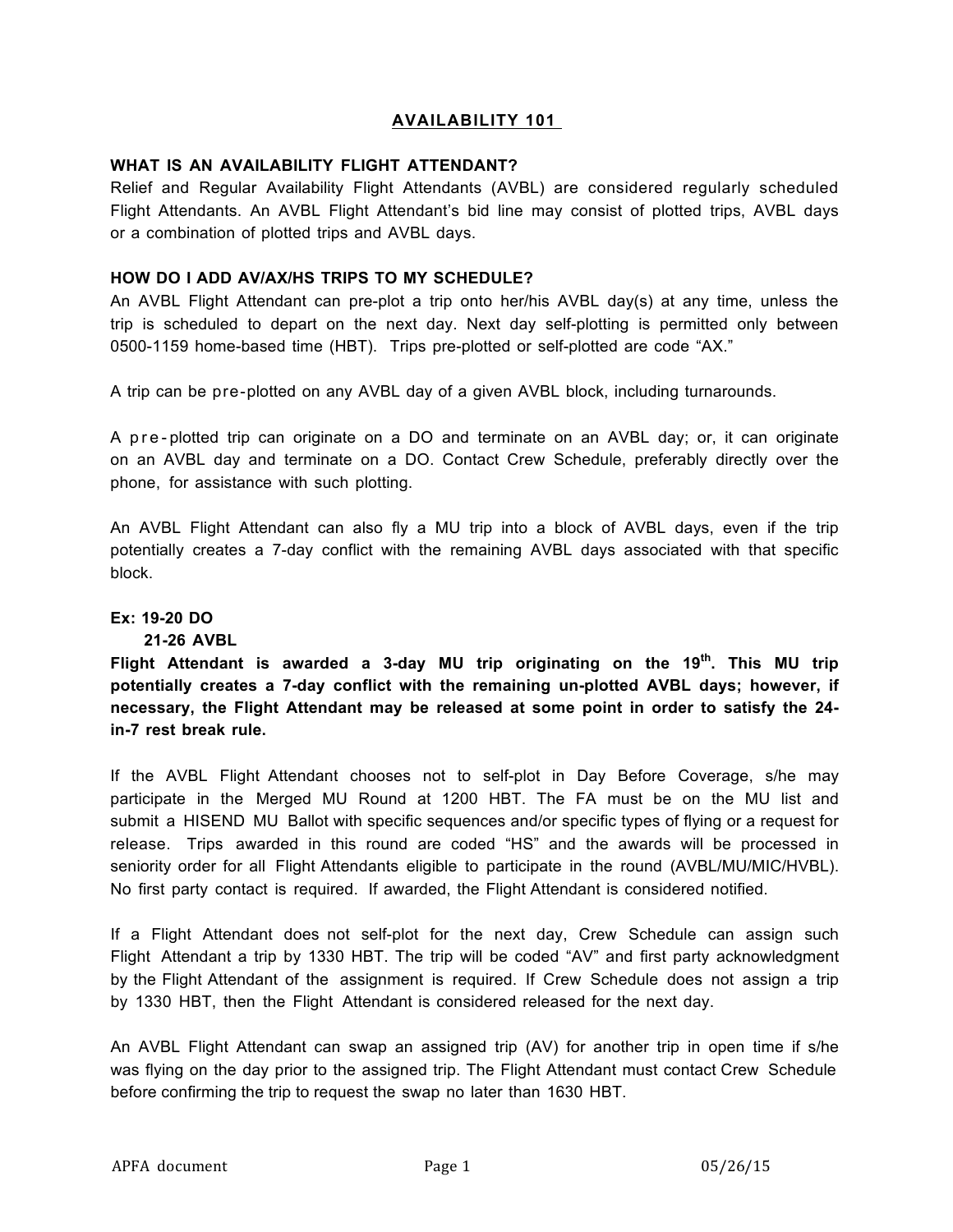Crew Schedule can plot an AVBL Flight Attendant up to 85 hours PROJ; however, an AVBL Flight Attendant can self-plot/pre-plot up to 90 SPROJ/No Opt and 95 SPROJ/Opt 1.

## To self-plot/pre-plot in DECS, enter**: HIPLOT/POSITION/SEQUENCE NUMBER/DATE OF SEQUENCE ORIGINATION.**

To place yourself in test mode to check your legalities for the trip before actually plotting the trip, enter an additional "T" after HIPLOT.

## **HOW MAY I BE RELEASED FROM AN AVBL DAY TOMORROW?**

An AVBL Flight Attendant may request to be released from an AVBL obligation for the next day by sending a MU HISEND BALLOT form to Crew Schedule before 12 noon the day before the AVBL day, specifying her/his desire to be released. **If there is a sequence on the ballot that can be awarded (and the AVBL Flight Attendant is on the MU list), it will have priority over the release.** If the ballot only includes a release request, you do not need to be on the MU list and it will be set aside and considered prior to assigning AVBL Flight Attendants after the HISEND MU round. The HISEND MU form must be used. If all AVBL Flight Attendants will not be assigned flying, Crew Schedule will grant release requests in seniority order between 1200-1330HBT . Keep in mind, legalities might impact who is eligible for assignments and therefore who is eligible for release.

## **WHEN MAY I BE RELEASED FROM THE REST OF MY AVBL DAYS?**

An AVBL Flight Attendant who is **not** AVBL on the last day of the contractual month shall be released from all remaining AVBL days once her/his PROJ has reached 80.01. The Flight Attendant must inform Crew Schedule of her/his desire to be released.

An AVBL Flight Attendant who is AVBL on the last day of the contractual month shall be released from all remaining AVBL days once her/his PROJ has reached 82.01. The Flight Attendant must inform Crew Schedule of her/his desire to be released.

An AVBL Flight Attendant shall have no obligation to fly a trip on an AVBL day if the scheduled departure time of the last leg of the Flight Attendant's current sequence departs on or after 0001HBT on that AVBL day. The Flight Attendant shall be considered released from AVBL for the remainder of that day; however, the Flight Attendant can elect to fly on that day following her/his applicable home-based rest break.

## **HOW IS MY GUARANTEE AFFECTED BY TRIP TRADING?**

If you are on Availability and start the month with 18 AVBL days and 0:00 PPROJ, you have a 80:00 hour guarantee. As you add trips to your schedule, your PPROJ increases and your guarantee remains at 80:00. Previously, when full month Availability Flight Attendants traded down or dropped a trip, the guarantee was reduced to match her/his current PPROJ.

The 2012 CBA created a reducible guarantee for these FAs. The guarantee reduction for full month AVBL Flight Attendants who trip trade down in time (or a trip drop) will now only reduce by the value of the time difference lost in the trade. For example, on Availability you plotted two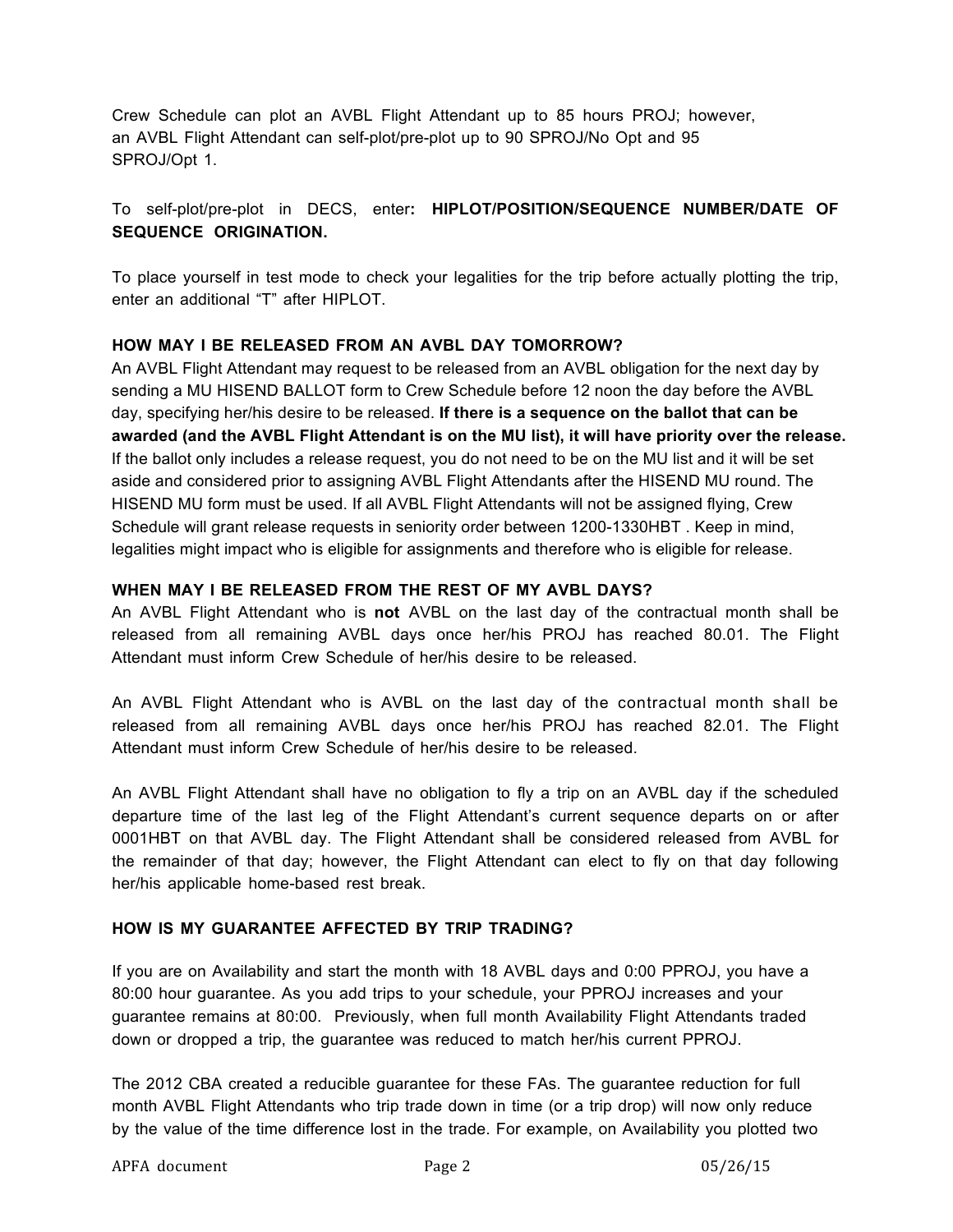15-hour trips on your schedule and you have 12 AVBL days remaining in the month. Your PPROJ shows 30:00 and your guarantee is 80:00. If you trade one of the 15-hour trips down to a 10-hour trip your PPROJ will show 25:00 hours and the guarantee system currently in place will automatically drop your guarantee to 25:00 hours. But since Article 25.G.3 provides that your guarantee is reducible, it should be reduced to 75:00 hours (80:00 hours minus the 5:00 hour difference in the trip trade down) instead of all the way down to 25:00 (PPROJ).

This reduced guarantee is now considered your "applicable guarantee" and it will remain at 75:00 for the month. Any further drops in time would reduce from 75:00 unless you restore guarantee.

Since the system cannot currently adjust your guarantee in this way at this time, Pay Compensation will manually correct and adjust, if applicable, the records of any full month AVBL F/A with a guarantee that was incorrectly reduced.

If you hold a relief or an AVBL schedule with pre-plotted sequences, you will reduce to actual PPROJ when you trade down in time or have other unpaid absences.

FYI - Being released from AVBL or trip trading for equal or greater time does not impact a Flight Attendant's guarantee.

## **WHAT HAPPENS WHEN I CALL IN SICK?**

An AVBL Flight Attendant who misses a plotted AVBL trip due to a sick absence will be paid and credited for the full value of the sequence, if s/he has sufficient time in her/his sick bank to cover the value of the trip. If no trip is plotted on the AVBL day, then the Flight Attendant shall be paid and credited 4.26 hours. If there is not enough time or no sick time available, then the hours would be credited at full value and the PPROJ and guarantee adjusted based on the type of AVBL line. Incrementally for a 18 day availability line with no trips and actual for any other line.

An AVBL Flight Attendant who does not clear the sick list by 12 noon on a day before an AVBL day will be charged sick for that day and her/his sick bank will be charged for the value of the AVBL day.

.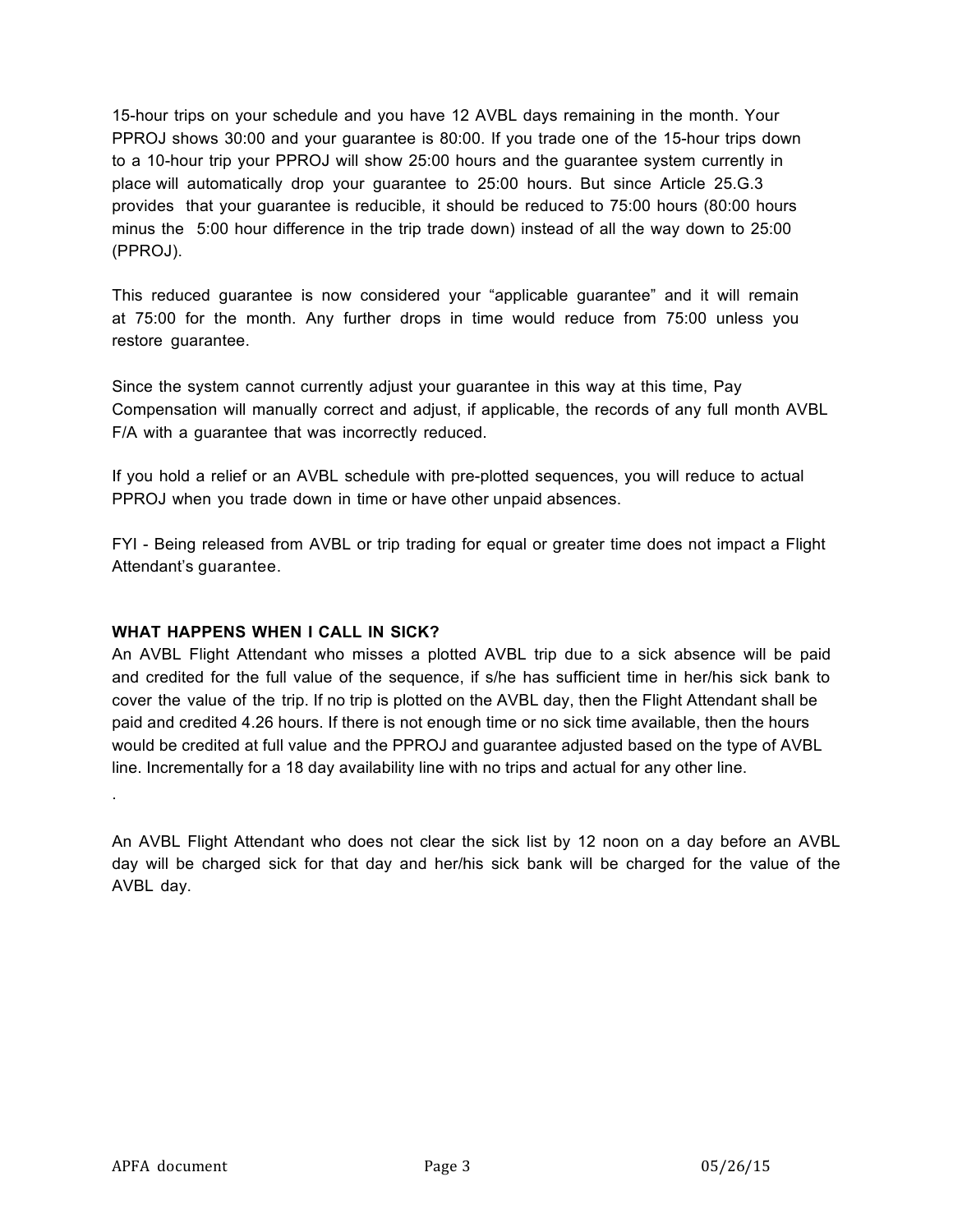# **WHAT'S THE MAXIMUM NUMBER OF AVBL DAYS I'LL BE PLOTTED ON A FULL/PARTIAL AVBL SCHEDULE?**

| NBR AVBL DAYS    | <b>DOM/INTL</b> |
|------------------|-----------------|
|                  | PROJ HOURS      |
| 18               | $0 - 8:00$      |
| 17               | 8:01-12:30      |
| 16               | 12:31-17:00     |
| 15               | 17:01:21:30     |
| 14               | 21:31-26:00     |
| 13               | 26:01-30:30     |
| 12               | 30:31-35:00     |
| 11               | 35:01-39:30     |
| 10               | 39:31-44:00     |
| $\boldsymbol{9}$ | 44:01-48:30     |
| 8                | 48:31-53:00     |
| $\overline{7}$   | 53:01-57:30     |
| $6\phantom{1}$   | 57:31-62:00     |
| 5                | 62:01-66:30     |
| 4                | 66:31-71:00     |
| 3                | 71:01-74:00     |
| $\overline{2}$   | 74:01-77:00     |
| 1                | 77:01-80:00     |

• The projection is based on any plotted trip sequences.